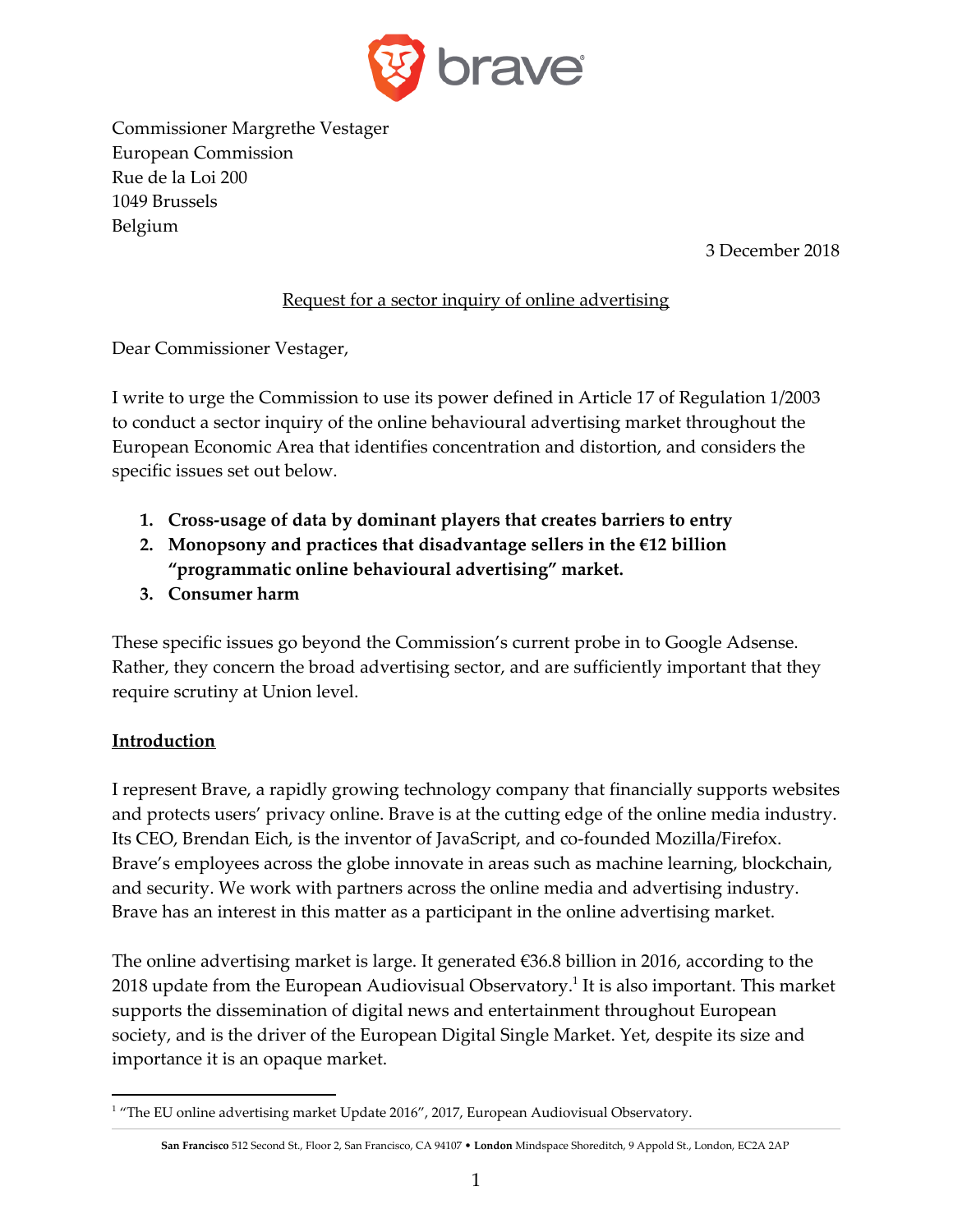

There is a serious concern that the online advertising market is distorted by severe concentration issues, and perhaps by anti-competitive behaviour. Indeed, concerns about concentration and anti competitive behaviour have already prompted the German, French, Dutch, and UK antitrust authorities to consider the sector.<sup>2</sup> However, these national actions can not fully investigate the European market as a whole. Nor do they address the specific issues that are raised below.

Therefore, we request that the Commission use its powers under Article 18, 19, and 20 of Regulation 1/2003 to consider whether there is problematic concentration in the online advertising sector, and whether this distorts the market. In particular, we request that the Commission consider the following issues as part of a sector inquiry:

## **Specific issues**

## **1. Cross-usage of data by dominant players that creates barriers to entry**

Whether online platforms leverage their dominant positions in one line of business by cross-using user data accumulated in that line of business to dominate other lines of business too, rather than by competing on the merits? The initial line of business from which the user data were accumulated may or may not be related to online advertising.

If so, this may also create barriers to entry for existing and potential competitors and create a serious competition issue, as the Autorité de la concurrence notes in Opinion 10-A-13 of 2010 on the cross-usage of customer databases. In 2015 the Belgian National Lottery was fined for reusing personal data acquired through its monopoly for a different, and incompatible, line of business.

We note that if firms are offensively leveraging users' personal data then this is also highly likely to infringe the "purpose limitation" principle in Regulation 2016/679 (the GDPR). As I wrote in my letter to you of 28 September 2018, responding to your call on submissions on the topic of "shaping competition policy in the era of digitisation", "purpose limitation" should be a valuable tool for identifying the ways in which firms take advantage of personal data, and whether they cross-use the data.

<sup>&</sup>lt;sup>2</sup> In November of this year, the UK's Competition and Markets Authority was requested by the House of Lords to investigate. In June, the Dutch Autoriteir Consument & Markt launched a market study on changing revenue models in the media sector, including personalised advertising. In March, France's Autorité de la concurrence concluded an extensive, year-long inquiry and identified significant problems that required further investigation. In February, Germany's Bundeskartellamt launched a sector inquiry.

**San Francisco** 512 Second St., Floor 2, San Francisco, CA 94107 • **London** Mindspace Shoreditch, 9 Appold St., London, EC2A 2AP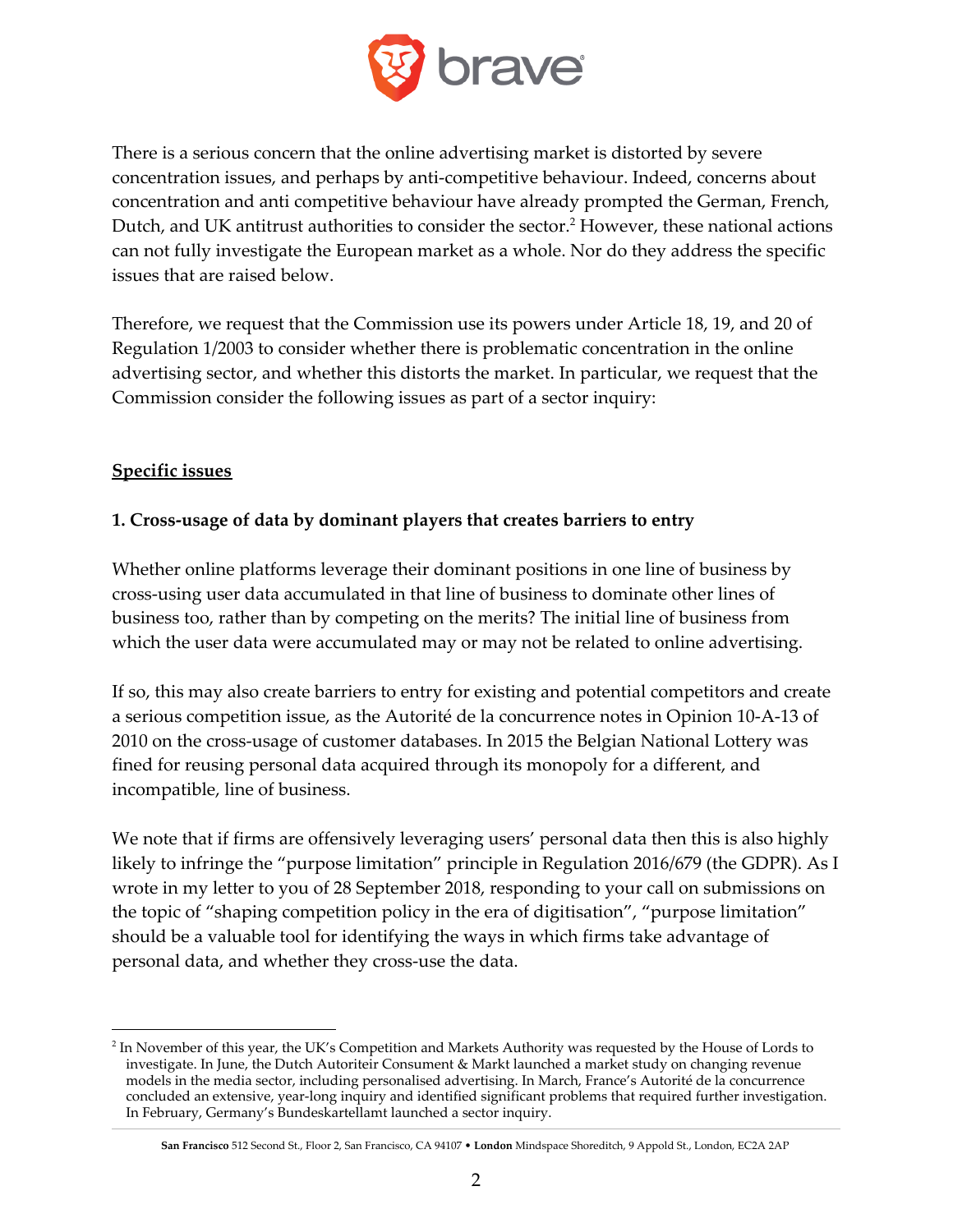

# **2. Monopsony and practices that disadvantage sellers in the €12 billion "programmatic online behavioural advertising" market.**

The programmatic online behavioural advertising market was  $\epsilon$ 12 billion in 2017. $^3$  In this market, publishers of websites and apps supply people to view advertising. Marketers that pay for advertisements to be shown are the **buyers**. Advertising technology companies such as "ad exchanges", "demand side platforms", "data management platforms" and "supply side platforms" control distribution. These companies are often owned by a single company.

We ask the Commission to examine two issues.

a) The degree to which concentration in the adtech sector, which controls distribution, may have created a monopsony situation, where publishers who supply advertising views are compelled to do business with a small number of highly concentrated "real-time bidding" (RTB) advertising exchanges and systems that purchase or facilitate the purchase of their advertising space, and that dictate terms. As a part of this, whether publishers are required to agree to practises such as the use of unique identifiers in RTB "bid requests" that enable companies that receive these to turn each publishers' unique audience in to a commodity that can be targeted on cheaper sites and apps. This strips a reputable publisher of their most essential asset.

b) Perhaps as a consequence of point a), the degree to which "adtech" firms that control the distribution of the advertising slots supplied by web site publishers have distorted the market. 70%-55% $^4$  of advertising revenue now goes to distribution "adtech" firms. Current studies described in November's FTC hearings show that advertisers, who buy from these distributors, pay up to 500% more than they would otherwise do, even though they receive only minor benefit as a result. 5

 $^3$  European Programmatic Market Sizing 2017, IAB/IHS Markit, 12 September 2018 (URL: https://www.iabeurope.eu/research-thought-leadership/programmatic/iab-europe-report-european-programmaticmarket-sizing-2017/)

<sup>4</sup> 70% figure from the investigation by *The Guardian*, which purchased advertising on its own web site as a buyer, and received only 30% of its spend as a supplier. See "Where did the money go? Guardian buys its own ad inventory", *Mediatel Newsline*, 4 October 2016 (URL:

https://mediatel.co.uk/newsline/2016/10/04/where-did-the-money-go-guardian-buys-its-own-ad-inventory/). 55% figure from "The Programmatic Supply Chain: Deconstructing the Anatomy of a Programmatic CPM", IAB, March 2016 (URL:

https://www.iab.com/wp-content/uploads/2016/03/Programmatic-Value-Layers-March-2016-FINALv2.pdf). 5 Alessandro Acquisti, presentation at FTC Hearing 6 - Competition and Consumer Protection in the 21st Century - The Intersection of Big Data, Privacy, and Competition - Session 2, 6 November 2018 (URL:

https://www.ftc.gov/news-events/audio-video/video/ftc-hearing-6-competition-consumer-protection-21st-century-1).

**San Francisco** 512 Second St., Floor 2, San Francisco, CA 94107 • **London** Mindspace Shoreditch, 9 Appold St., London, EC2A 2AP